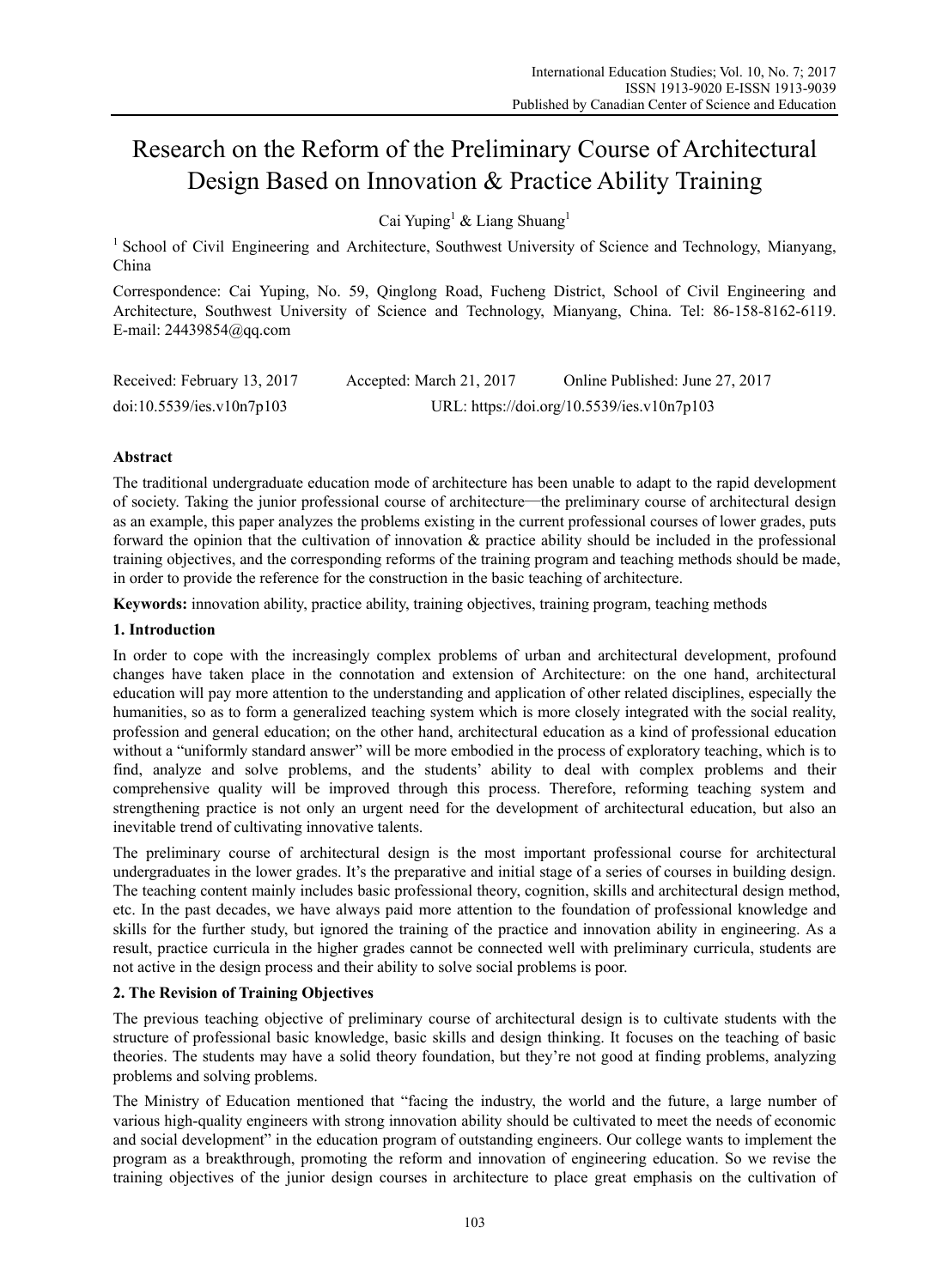practice and innovation ability. The practice segment has been added into the professional basic teaching, and the frontier theory has been consciously infiltrated into the subject. Understanding the major through theory study, acquiring skills through operation and practice, thinking deeply through extended research, students can have the consciousness of engineering practice and the sensitivity of the subject frontier while learning professional theory at the beginning of school. It is laying the foundation for training innovative design thinking.

## 3. The Reform of Training Program

According to the training objectives, we have to adjust training program and curriculum framework. We combined engineering quality training and frontier theory guiding with basic teaching to achieve the integration of teaching links. Taking basic teaching as the core, design thinking ability has been cultivated: Taking frontier theory and engineering quality as the assistant, the innovation and practice ability for design have been strengthened; these constitute our curriculum framework (i.e., Figure 1). When revising the training program, we should take notice that it needs relative adjustment space to the variety of society and talents, or else it will destroy the cultivation system, structure and method, and also affect its operability.



Figure 1. Curriculum framework

# 3.1 Revising the Topics and Tasks of Curriculum Design

In the past, the curriculum design topics of lower grades we used are mostly virtual. That is, the teachers ask the students do the design on the fictitious sites with a few restrictions of surrounding environment conditions. Now we introduce the real living environment, including campus, dormitory and community which need partial transformation, etc. Otherwise, we obtain the sub project topics from actual projects. In the early design stage, students need to do a lot of social investigation and site survey, which can mobilize their initiative to focus on the social practical problems. The topics are no longer only related to the new building types, since China's construction has entered into the stock age from the increment age. Reconstruction projects will involve more problems, for instance, the physiological and psychological needs of the user, behavior habits, emotional factors, structural reinforcement, energy-saving reconstruction, etc. Students should adapt to the social transformation as soon as possible, for becoming an excellent architect in the future.

# 3.2 Strengthening the Cultivation of Practice Ability in "Teaching" And "Learning"

We hold construction festival every year. Students could use different types of materials to build with 1:1 proportion according to specific function and space requirements after being grouped. The whole process of building planning, designing, construction, using and demolition can be understood and experienced by students through the construction festival. It cultivates the original design ability from function  $\&$  material and the executive power to implement the design, gives students the opportunity to experience the true construction process and be familiar with the performance of connected nodes with various materials, trains the team cooperation ability and social activity ability of architect. In addition, we invite the experienced engineers in institutes of architectural design into our classroom. They give students lectures and participate in the public commentary of drawings, sharpen their understanding of actual problems and design specifications, which could improve students' comprehensive engineering quality.

The assignments of space cognition and mapping for small buildings are added to the course after class. Space cognition is divided into three stages: spatial perception, spatial recognition and spatial symbolization. At first, students enter the different types of substantial space and observe the characteristics of various single spaces and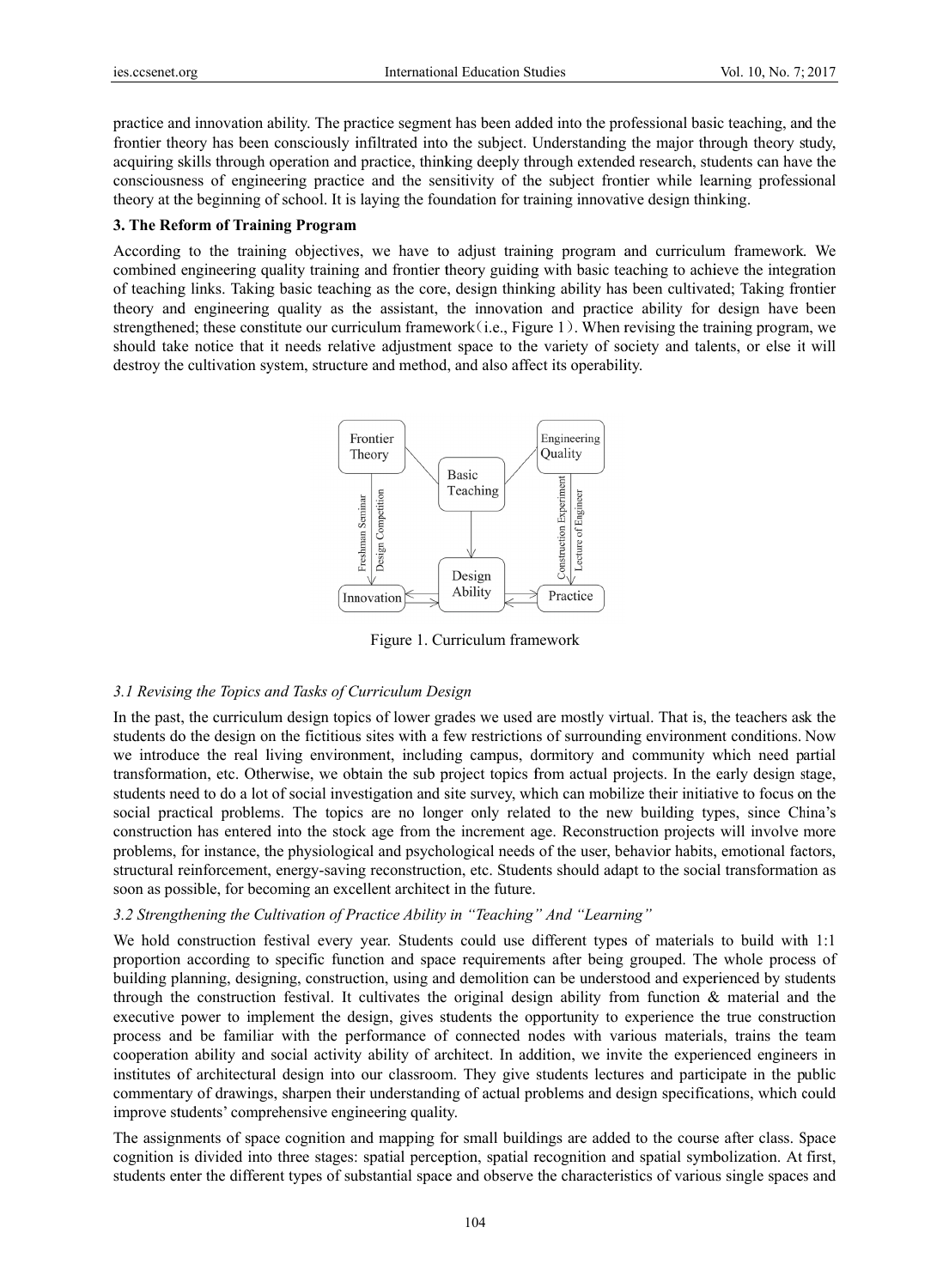combinatorial spaces. Then the relationship between "part-whole" and "function-form" could be concluded and deduced by students. Finally, they complete the investigation report with amusing symbolic language. Small building surveying and mapping is mainly in order to develop the sense of scale and standardize in students and the expression of engineering drawings.

#### 3.3 Carrying Out the Freshman Seminars and All Kinds of Design Competitions

At the beginning of the preliminary course of architectural design, we carry out the freshman seminar and introduce the frontiers of subject, guiding students to think the profession, making them concern over social hot issues and training their creative thinking. The intramural design competition and model competition are held every year, and students are encouraged to participate in various international and national design competitions. The topics of these competitions are not alone in fields closely related to the hot issue of the subject, for example, e+ (something plus internet), maker space 2.0, transformation for aging, etc. Many other multi-disciplinary integrated topics are brought in, such as, digital simulation, jewelry design with the theme of architecture, etc. Through the competitions, students can broaden their horizons, emancipate their minds and improve their innovation abilities of design.

#### 4. The Reform of Teaching Methods

In the past, the backward teaching conception and the obsolete teaching methods have contributed significantly to a lowly efficient education. Teachers have been talking about the essential knowledge from their point of view in the classroom, which occupies the time and space for students to study spontaneously, think independently and explore actively. At the same time, careful explanation and repetition by teachers develops a strong sense of dependence in the students. They receive knowledge passively in this process, and have been deprived the rights and enthusiasm of self-perception, self-experience and self-internalization. It would lead to their knowledge structure cannot be integrated, the skills and abilities are difficultly internalized. If we continue to use this method, it is impossible to cultivate innovation and practice abilities in the students. So we have made some reformations on the traditional teaching methods of architectural design.

#### 4.1 Flipped Classroom

The previous teaching mode, "theory teaching—cognition analysis—design research", has been changed to meet the new training objectives. Students need to experience and recognize the real places where they will do design before their class learning. After that they might get to the classroom with questions. In addition to the teaching of basic theory and skills, discussion and analysis are the main contents in class. Teachers instruct students the methods of solving problems instead of helping them to solve problems. Students can choose their interested subject topics to continue, which would mobilize their initiative greatly. Teachers can also get acquainted with the characteristics of each student easily through the class discussion, and teach students in accordance of their aptitude. Finally, the new mode, "experience—cognition—discussion—research—design—evaluation", is formed (i.e., Figure 2). Students occupy the initiative position in the main teaching  $\&$  learning sections, and teachers' instruction is more targeted.



Figure 2. The new teaching mode

## 4.2 Break up The Whole into Parts

Architectural design is a complex process with both perceptual creation and rational thinking. The ability of architectural design is a comprehensive capability based on massive theories and practices, which need us to accumulate experience for a long time. The junior students who just entered the university immediately begin to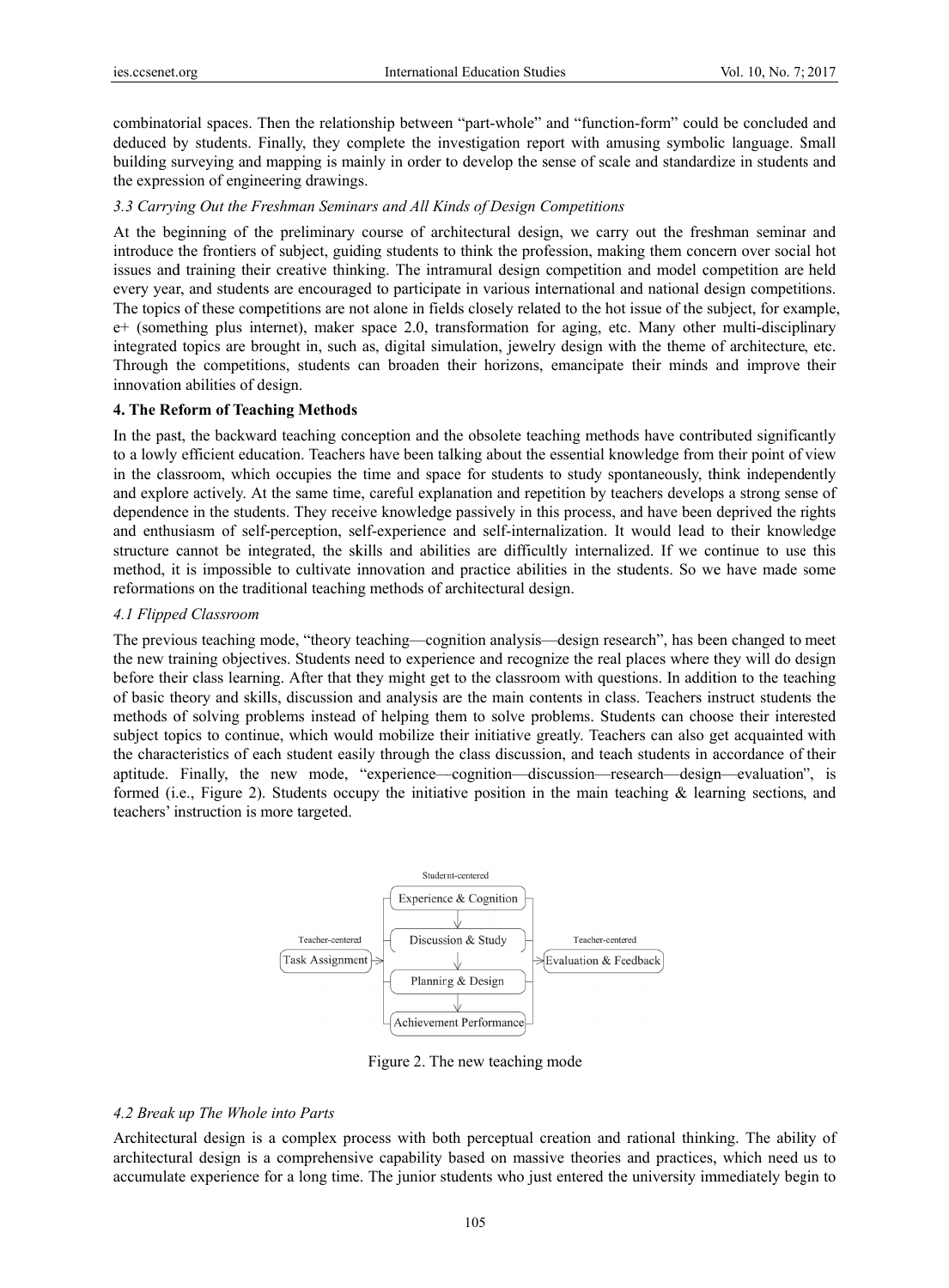do design, usually attend to one thing but lose sight of others. For instance, paying attention to the function but ignoring the form; paying attention to the form but also ignoring the spatial structure, materials and the surrounding environment, etc. The comprehensive capability required by architectural design includes the abilities of problem analysis, space imagination, design performance, innovation & practice, teamwork and so on (i.e., Table 1). The decomposed trainings in different courses and assignments which have been done before a composite design of small buildings can achieve better results. This is the method "breaking up the whole into parts, and conquering one by one".

| Items                             |                       | <b>Setting Trainings</b>                                |
|-----------------------------------|-----------------------|---------------------------------------------------------|
| Design $&$<br>Research<br>Ability | Learning $&$ analysis | Works analysis, discussion in class                     |
|                                   | Spatial imagination   | Spatial cognition training, works appreciation          |
|                                   | Design performance    | Art Sketch, model making                                |
|                                   | Practice              | Construction experiment, building surveying and mapping |
|                                   | Innovation            | Design competition, freshman seminar                    |
|                                   | Teamwork              | Construction experiment                                 |
|                                   | Criticism             | Public commentary of drawings                           |

Table 1. Abilities and trainings for architectural design and research

In the teaching process, the concepts of culture, region, energy, history and values should be added to each stage. We need to improve students' attention to society and direct them to reach a higher position to see a wider area. The students would assimilate into society in a global perspective, and treat every design task seriously with multidimensional mode of thinking. Reforming the cultural method of design ability in architecture, will help students to do better in multiple cognition, cooperation and innovation, then they gradually give priority to the discussion of social problems.

#### *4.3 Technical Assistance*

Micro Learning Resource System has been set up by means of information technology. It provides a great number of videos in which knowledge and principle are taken as the main content in accordance with the structure of curriculum system for students to learn online. In this way, students could learn difficulties and priorities repeatedly on the basis of their own situation. And because of the preliminary study of the basic theory on the extracurricular, we have more time to develop skills and discuss problems in class. The students can also get more extended materials and receive assignments and feedbacks from the Micro Learning Resource System. Moreover, we are going to build a virtual laboratory for building structures, where students can use VR technology into a variety of building models in the future. The virtual laboratory will help them experience the inner space and observe the construction of the building nodes. Undoubtedly, it would greatly improve the efficiency of teaching.

## **5. Conclusion**

Chinese society is facing the significant transformation with the rapid development of economy. The construction field will transition to the era of reconstruction and green renewal for existing buildings from the era of large-scale demolition and construction in the past. We do not lack of traditional architectural designers, but need a great deal of innovative design talents and practical engineering talents for the future. Therefore, architectural education must make corresponding changes starting from the junior professional courses, no longer just emphasizes the teaching of basic theoretical knowledge and skills. Instead, the original curriculum system in the training program would be adjusted to strengthen the cultivation of students' practice ability and innovation ability. The previous method, instruction in class by teacher and passive reception by students, cannot be used. The innovative design thinking of students is inspired through active experience, discussion and practice, the comprehensive quality of students is improved through decomposed trainings, and the professional vision is widened through supplementary frontier theory, all these attempts could better adapt to the development of the future society.

## **References**

Chen, X., Zhou Z., & Zhu, Y. (2015). Development and enlightenment of research-oriented design teaching in architectural education. *Architecture and culture*, *11*(8), 146-147.

Huang, J. (2016). Research and Exploration on the teaching of basic courses in the first year of Architecture.